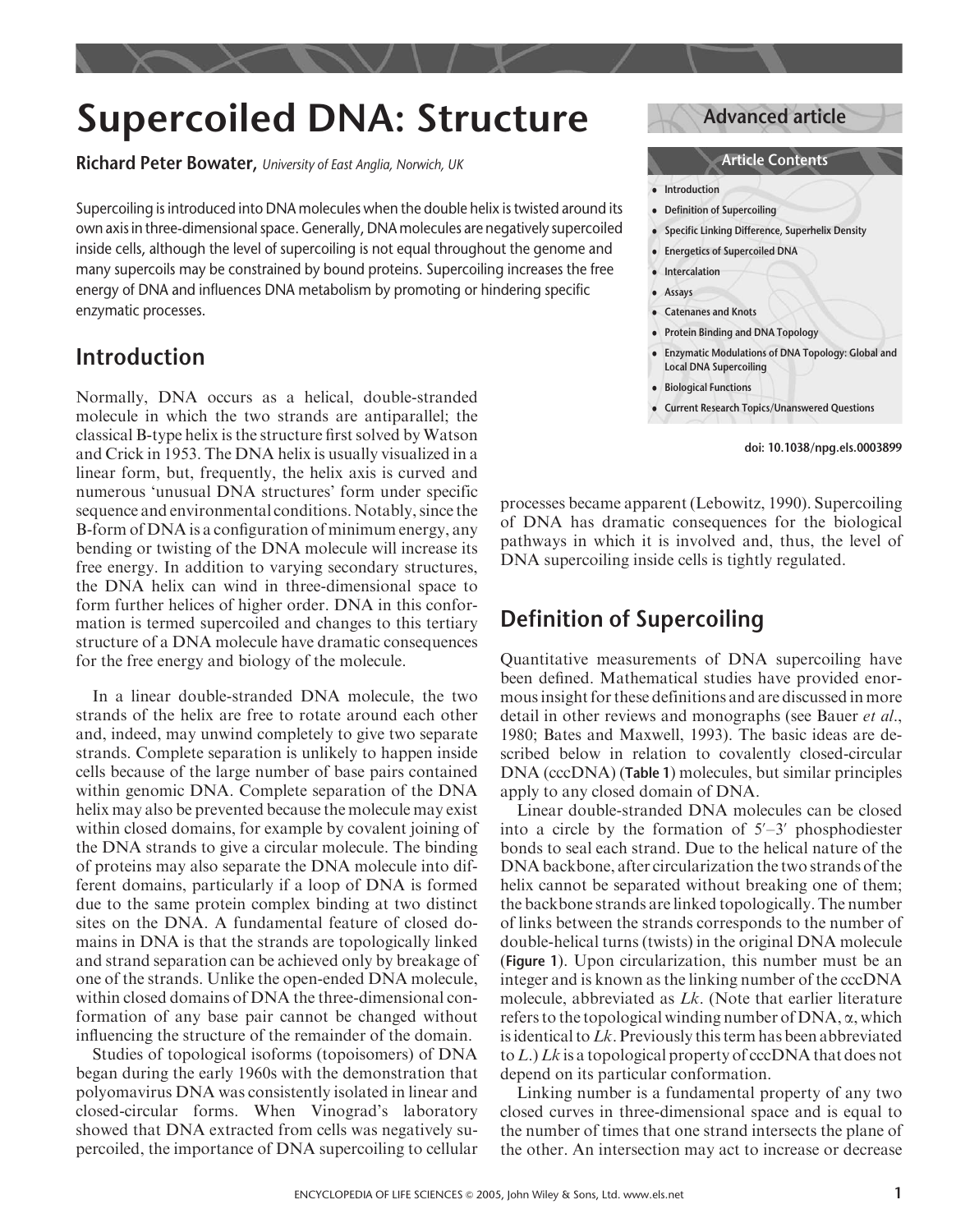| Abbreviation        | Term                           | Definition                                                                                 |
|---------------------|--------------------------------|--------------------------------------------------------------------------------------------|
| cccDNA              | Covalently closed circular DNA | Double-helical DNA without free ends, i.e. both<br>strands are closed circles              |
| $\overline{N}$      | Length                         | Total number of base pairs in DNA                                                          |
| $\boldsymbol{h}$    | Helical repeat (helical pitch) | Number of base pairs per turn of DNA helix                                                 |
| Lk                  | Linking number                 | For cccDNA, number of times one DNA strand<br>intersects the plane of the other            |
| $Lk^0$              | Hypothetical linking number    | cccDNA without torsional strain (equal to $N/h$ )                                          |
| $Lk_{\rm m}$        | Relaxed linking number         | Linking number of topoisomer with least tor-<br>sional strain (may not be equal to $N/h$ ) |
| $\Delta Lk$         | Linking difference             | For supercoiled DNA, difference between Lk and<br>$Lk^0$                                   |
| $\sigma$            | Specific linking difference    | $\Delta Lk$ normalized to length of DNA (equal to $\Delta Lk$ )<br>$Lk^0$                  |
| Tw                  | Twist                          | Number of turns within DNA double helix                                                    |
| Wr                  | Writhe                         | Number of times DNA double helix crosses its<br>own path                                   |
| $\Delta G_{\rm sc}$ | Free energy of supercoiling    | Additional free energy contained within DNA due<br>to presence of supercoils               |

Table 1 Definitions of abbreviation of DNA topological parameters

the number of links between the two strands. By convention, positive values are given to links arising from forming a closed circle with a completely right-handed double helix (such as B-DNA). Consequently, links with a negative value arise from the formation of a cccDNA molecule from a left-handed DNA helix (such as Z-DNA). The overall Lk of a DNA molecule is equal to the sum of the sign-dependent intersections.

A given length of DNA has an inherent number of double-helical turns, which is equivalent to the length of the DNA (defined as N base pairs) divided by the number of base pairs per turn of the helix (defined as  $h$ ). Values of  $h$ depend upon environmental conditions and sequence, but an average value is specified from standard conditions and is usually taken to be 10.5 bp per turn for B-DNA. The linking number corresponding to an unconstrained state is termed  $Lk^0$  and, for any DNA

$$
Lk^0 = N/h \tag{1}
$$

Since  $N/h$  need not necessarily be an integer,  $Lk^0$  is not a true linking number (it is sometimes called the 'hypothetical linking number'). For DNA with  $N/h$  that is not an integer, some deformation of the molecule's conformation will be required to line up the strands to allow their closure into a circle, which leads to torsional stress within the ccc-DNA. In this situation, the most unconstrained DNA circle is referred to as the relaxed topoisomer, defined  $Lk<sub>m</sub>$ . Note that, if  $N/h$  is an integer, when the linear DNA is bent to form a simple, planar circle, the strands will line up precisely and  $Lk = Lk^0 = Lk_m$ .

It is also possible to add or remove turns to the DNA helix before it is closed into a circle, leading to the molecule having Lk that deviates from  $Lk<sub>m</sub>$  (Figure 1). Since the

average conformation of DNA (B-type helix) is defined to have positive Lk, twisting up of the helix before closure leads to an increase in linking number above  $Lk<sub>m</sub>$  and is defined as positive supercoiling. Analogously, unwinding of the helix before closure is defined as negative supercoiling. DNA molecules with positive and negative supercoiling may also be referred to as helices that are over- or underwound, respectively. Note that an underwound helix has an increased value of h.

It is clear that  $Lk$  is related to the number of turns of the helix, but these two parameters are not equivalent. This can be shown using mathematical analysis, which defines supercoiling in the form of topological and geometric parameters. Lk is a topological property and its value can only be applied to the complete DNA molecule. The twist  $(Tw)$  of DNA is a geometric parameter and its values have importance for local regions of the molecule; indeed, the value of Tw of the whole molecule is equal to the sum of individual sections of the molecule. There is a geometrical significance to any difference between  $Lk$  and  $Tw$  and this is named the writhe  $(Wr)$  of the molecule.

In terms of  $ccDNA$ , Tw and Wr are complementary geometric parameters, and each may be defined and described Table 1): Tw describes how the individual strands of DNA coil around the axis of the DNA helix and  $Wr$  describes how the helix axis coils in space. Both are complex geometric functions whose values need not be an integer. The important finding in relation to studies of DNA supercoiling is that:

$$
Lk = Tw + Wr \tag{2}
$$

The main consequence of this equation is that because  $Lk$  is invariant for a given  $ccDNA$ , any change in Tw of the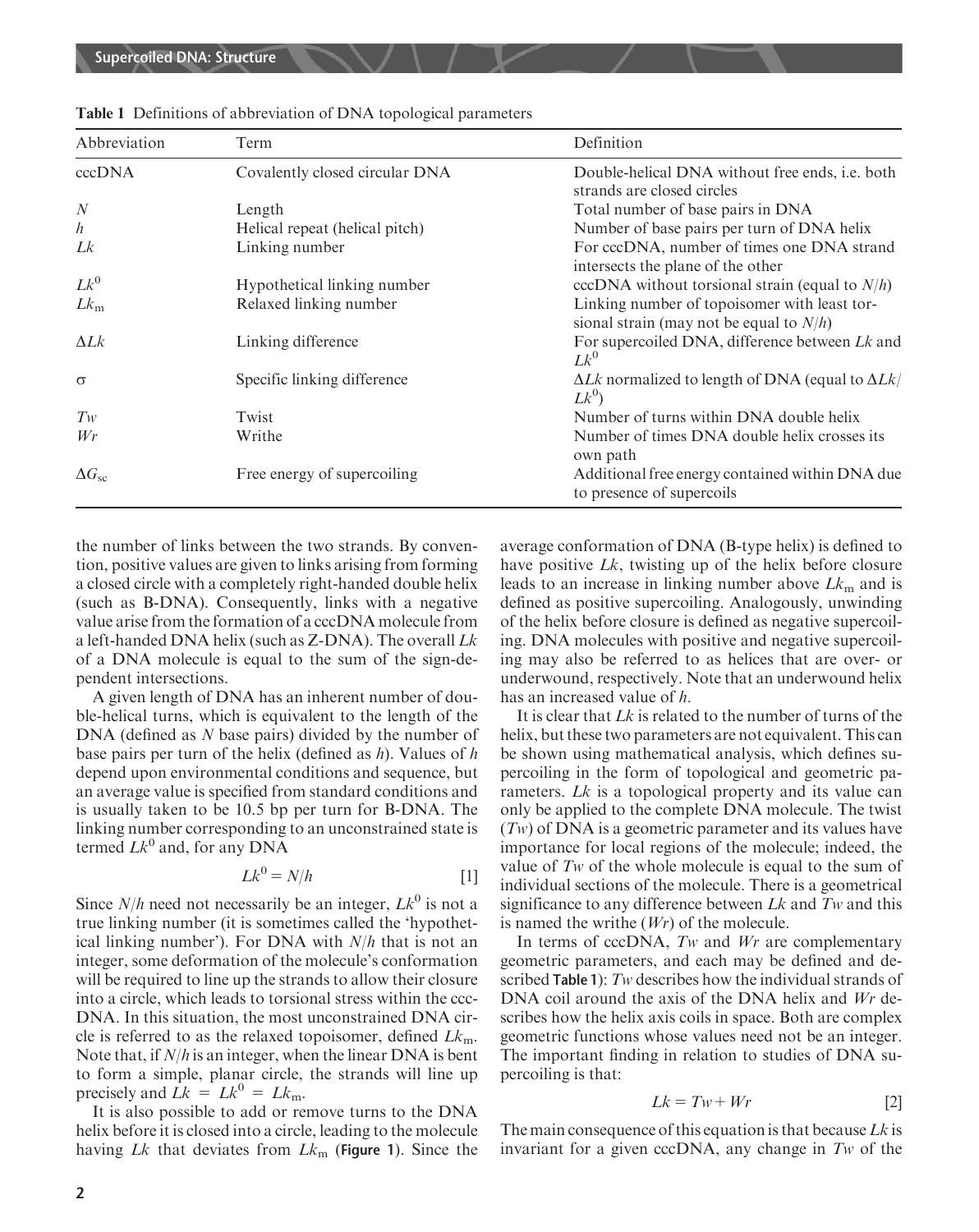

Figure 1 Relationship of linking number, twist and writhe of closed circular forms of DNA. Closed DNA circles can be made by formation of covalent 5'–3' phosphodiester bonds on each strand of a linear molecule. For a linear molecule with 36 helical turns, the linking number of this unconstrained state (Lk<sup>0</sup>) is 36. Closure into an unconstrained planar circle, as shown on the left side of the figure, produces a molecule with twist  $(Tw) = 36$  and writhe (Wr) = 0. If the number of helical turns is altered before closure, the DNA molecule adopts a supercoiled conformation. On the right side of the figure, four helical turns are removed from the molecule, reducing the linking number (Lk) to 32. For simplicity, the figure shows all unwinding partitioned as Wr, although such changes are usually partitioned between Tw and Wr. Unwinding of helical turns produces negatively supercoiled DNA (or  $-\Delta Lk$ ) as shown, whereas the inclusion of additional turns produces positively supercoiled DNA. For DNA with  $-\Delta Lk$  in the interwound form, the superhelical turns are right-handed. Note that separation of DNA strands removes negative supercoils (equivalent to the addition of positive supercoils).

molecule must be accompanied by an equal and opposite change in Wr, and vice versa.

Supercoiling of DNA can occur in two forms that produce different overall shapes for the molecule. Circular DNA that winds around itself, as shown in Figure 1, is called

interwound (also referred to as plectonemic supercoils) and purified cccDNA in solution usually has this type of supercoiling. Note that the sense of interwinding is righthanded in the case of negatively supercoiled DNA. Supercoiling can also be achieved if the DNA helix forms a series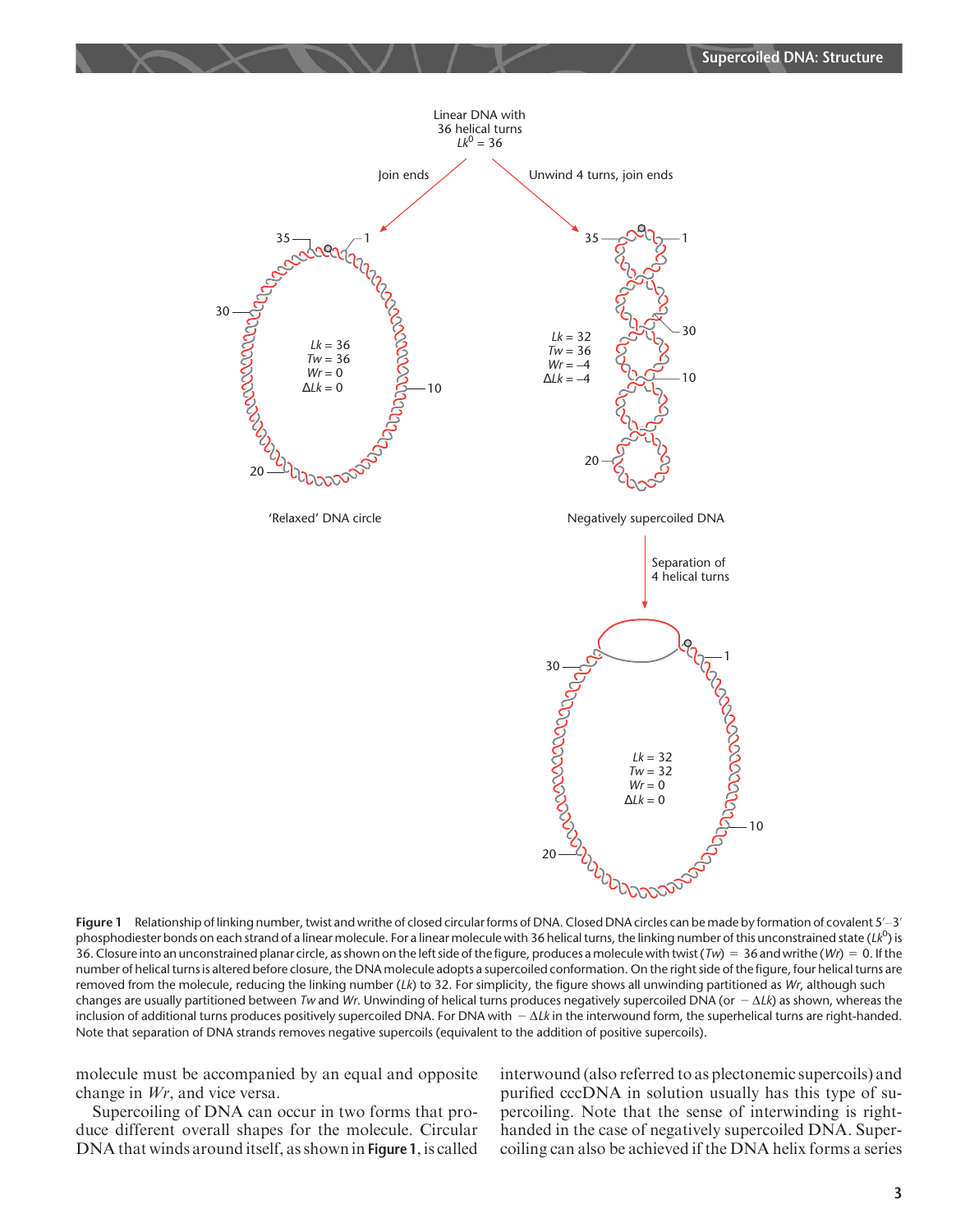of spirals around an imaginary ring, taking a shape similar to a telephone flex. This kind of supercoiling is known as toroidal. It corresponds most closely to the term 'superhelix' since a left-handed untwisting of the DNA helix (i.e. negative supercoiling) is manifested as a left-handed helix of higher order wound around the torus. Toroidal supercoiling is formed when DNA is wrapped around proteins, as in nucleosomes. In reality, DNA inside cells contains supercoils of both interwound and toroidal geometries.

## Specific Linking Difference, Superhelix Density

Changes in Lk of a DNA produce alterations to the level of supercoiling of the molecule. The change in linking number from  $Lk<sub>m</sub>$  is a measurement of the extent of supercoiling of the molecule and is termed the linking difference of the DNA, or  $\Delta Lk$ . The addition of turns to the DNA helix (positive supercoiling) leads to an increase in Lk over  $Lk_m$ , giving a positive  $\Delta Lk$ . Conversely, the removal of turns from the DNA helix (negative supercoiling) gives a value of Lk lower than  $Lk_m$ , giving a negative  $\Delta Lk$ .

If  $Lk_m$  is not equal to  $Lk^0$ , the 'relaxed' topoisomer will contain a small amount of torsional strain, which should really be counted towards the total supercoiling of the DNA. Thus, an exact definition of  $\Delta Lk$  is:

$$
\Delta L k = L k - L k^0 \tag{3}
$$

Furthermore, since changes in Lk produce corresponding changes in Tw and/or  $Wr$ ,

$$
\Delta L k = \Delta W r + \Delta T w \tag{4}
$$

Specific values of  $\Delta Lk$  produce more torsional stress in small DNA molecules than in large ones because they comprise a larger proportion of the overall Lk. To allow comparison of the degree of supercoiling in molecules of different sizes, it is useful to normalize measurements of supercoiling to give the specific linking difference  $(\sigma)$ ; frequently, this is referred to as superhelical density. Since cccDNA molecules of  $Lk^0$  do not contain supercoils, this serves as a good reference point for such normalization:

$$
\sigma = \frac{Lk - Lk^0}{Lk^0} = \frac{\Delta Lk}{Lk^0} \tag{5}
$$

The specific linking difference allows meaningful comparison between DNA molecules. For example, natural cccDNA molecules, such as bacterial plasmids, vary widely in size, but, when isolated, they almost all have values for  $\sigma$ of  $-0.05$  to  $-0.06$ .

## Energetics of Supercoiled DNA

Like all molecules, DNA will assume a configuration of minimum energy, and this is usually a helix of the B-form. Upon bending or twisting of the molecule, its energy is increased. For a cccDNA with a surplus or deficit in Lk, conformational modifications introduce specific changes to the free energy of the molecule. For example, to accommodate the same length of DNA in fewer helical turns, the double helix must be untwisted, leading to a substantial increase in the deformation energy of the molecule. By taking an appropriate writhed configuration, the cccDNA minimizes the amount by which it departs from the B configuration and reduces its deformation energy. On the other hand, writhing always introduces some curvature, and so it increases the bending contribution to the energy of the molecule. Since  $Wr$  and  $Tw$  are interconvertible, it is apparent that the underwound DNA molecule will assume a configuration that optimizes twist while introducing the smallest possible amount of bending.

Experimental studies during the 1970s (Vologodskii and Cozzarelli, 1994a) established that the free energy of a supercoiled DNA sample  $(\Delta G_{\rm sc})$  has a quadratic dependence on  $\Delta Lk$ :

$$
\Delta G_{\rm sc} = K \Delta L k^2 \tag{6}
$$

where  $K$  is a DNA length-dependent constant. Thus, samples of cccDNA exist in a normal (Gaussian) distribution of topoisomers (i.e. molecules have a continuous, symmetrical distribution of Lk around the most intensely populated topoisomer – see Figure 2). Theoretical simulations suggest it is likely that  $\Delta G_{\rm sc}$  varies with ionic conditions and, in fact, it may not be a quadratic function of  $\Delta Lk$ under all conditions. The influence of environmental conditions on DNA supercoiling is due, at least in part, to the fact that ionic strength and temperature alter  $Tw$  of doublehelical DNA. Effects of ionic environment on the threedimensional structure of DNA are to be expected because DNA is a polyelectrolyte with a net negative charge at every nucleotide residue.

The free energy of supercoiling can be normalized to circle size in the same manner as described for  $\Delta Lk$ . Hence:

$$
\Delta G_{\rm sc}/N = N K (\Delta L k/N)^2 \tag{7}
$$

For DNA circles of  $3-10$  kb, it was shown that NK is independent of DNA circle size, and that  $NK \approx 1100RT$ , where  $R$  is the gas constant and  $T$  is the temperature. Since  $\Delta Lk/N$  is proportional to  $\sigma$ , the free energy of supercoiling per base pair is proportional to  $\sigma^2$ , and is independent of circle size. Studies with small DNA molecules showed that NK increases gradually with decreasing DNA size, with a value of about 4000RT for a 300-bp circle. The interpretation of this finding was that, for small molecules, writhing of the DNA becomes increasingly unfavourable relative to twisting. Due to these energy considerations, it is thought that a higher proportion of supercoiling is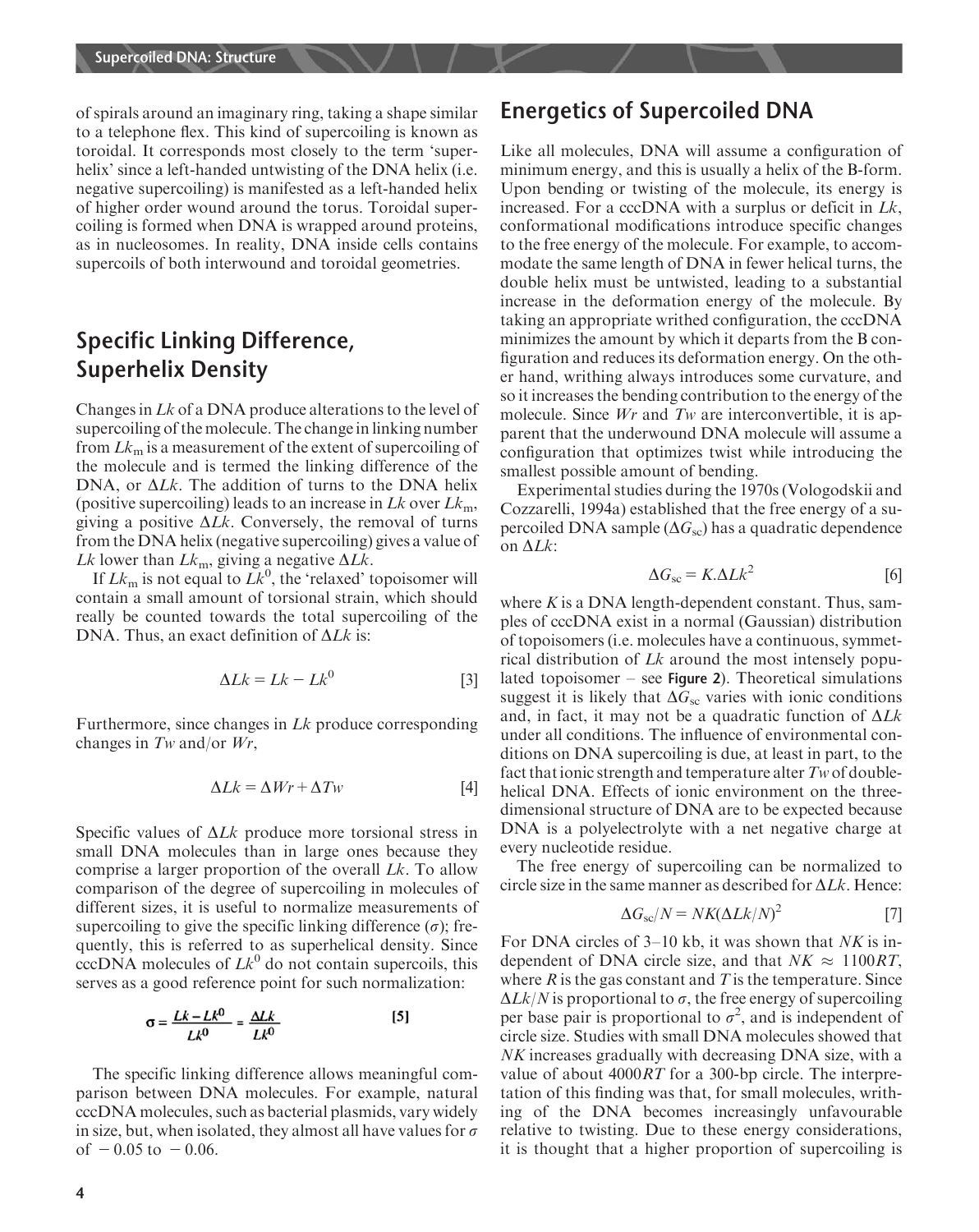

Figure 2 Measurement of linking number by gel electrophoresis. (a) Schematic illustration of a DNA sample separated by electrophoresis through an agarose gel with and without an intercalator. DNA isolated from bacterial cells contains molecules with different topology: some have their backbones unbroken and are negatively supercoiled (SC), some have one strand broken or 'nicked' (N) and some have both strands broken to produce a linear molecule (L). Note that the supercoiled DNA consists of a Gaussian distribution of different topoisomers. Upon addition of intercalator, the migration of intact molecules is altered, but that of nicked and linear molecules is not changed. (b) Enzymatic relaxation of plasmid DNA in the presence of varying concentrations of intercalator produces samples containing topoisomers at different levels of supercoiling. Utilization of multiple gels with different concentrations of intercalator allows measurement of  $\Delta Lk$ . For each sample, average superhelical density ( $\sigma$ ) is shown above the lane. Note that in each gel, samples can have positively or negatively supercoiled topoisomers. The inclusion of intercalator in the running buffer alters the electrophoretic mobility of all topoisomers equivalently. Superhelical density can be measured for experimental samples ('native') by comparison with those of known  $\sigma$ . (c) Twodimensional agarose gel electrophoresis of topoisomers ranging from high negative  $\sigma$  to moderate positive  $\sigma$ . A DNA sample is loaded in a single well in a large agarose gel and electrophoresis is performed under specific conditions (usually without intercalator) in direction D1. After soaking of the gel in buffer containing intercalator, electrophoresis is continued in direction D2 (90° to D1). The gel shown contained 20  $\mu$ g mL<sup>-1</sup> chloroquine during the second electrophoresis, resulting in all topoisomers having positive o. Deviation of topoisomers from a smooth curve indicates that structural transitions reduced their negative o during the first direction of electrophoresis. Spots marked 'N' and 'L' indicate the position of migration of 'nicked' and 'linear' DNA molecules, respectively.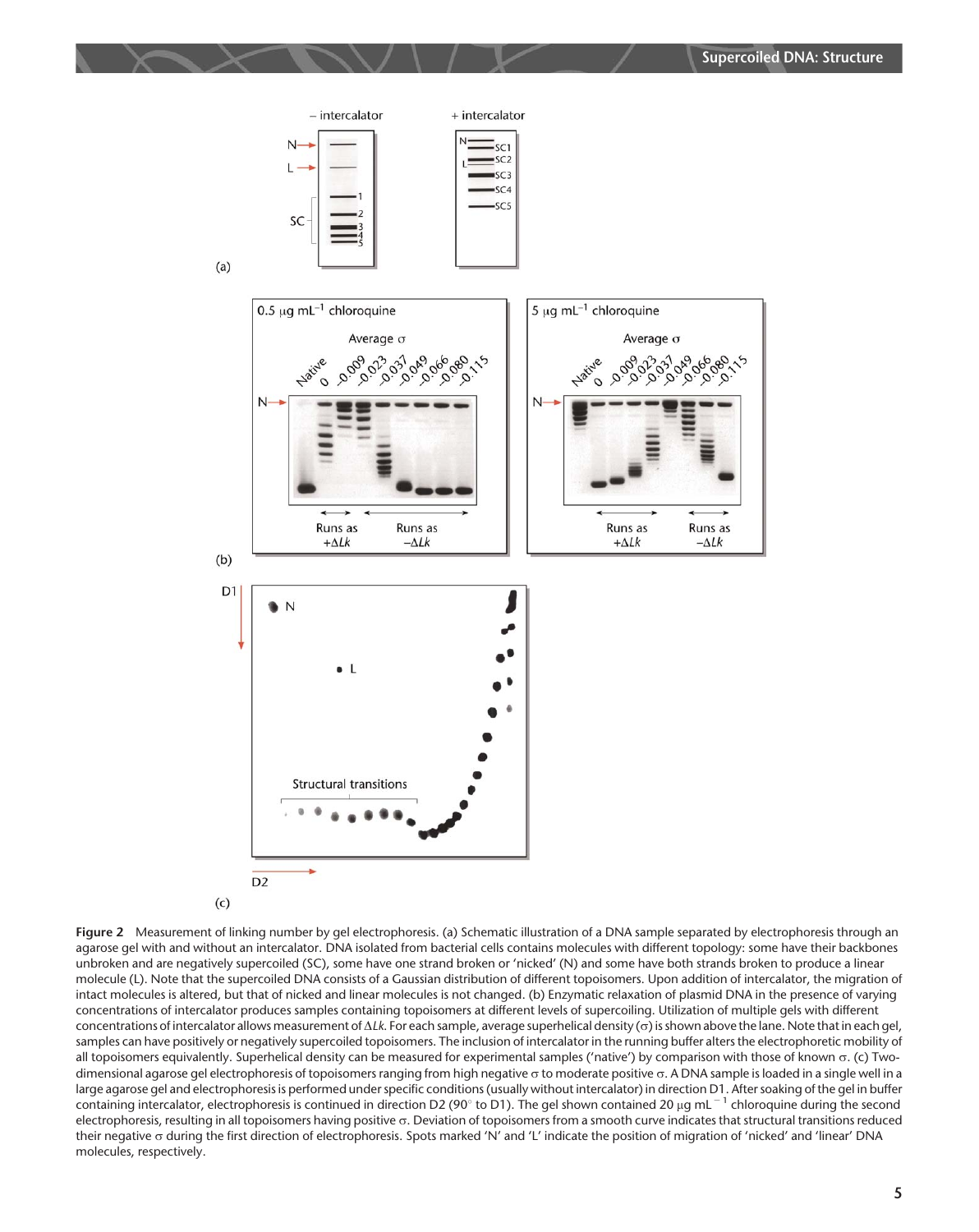partitioned into twisting rather than writhing for small DNA circles.

#### Intercalation

Intercalators contain a planar, usually polycyclic, aromatic ring structure, which allows them to insert between two base pairs of a double-stranded DNA helix. The bestknown examples of intercalating molecules are chloroquine and ethidium bromide (EtdBr). While these molecules bind similarly to most DNA sequences, other intercalators prefer to bind to specific sequences. For example, actinomycin D binds most avidly between neighbouring G–C base pairs.

A consequence of intercalators binding to DNA is that they will increase the distance between the adjacent base pairs. This causes a local unwinding of the DNA helix, resulting in an overall increase in the helical repeat and a decrease in Tw. For a closed domain of DNA, this will produce a corresponding increase in Wr.

Intercalators have been of enormous value in the experimental measurements of plasmid supercoiling. EtdBr exhibits a large increase in fluorescence upon binding to DNA, making it particularly useful to molecular biologists through its use as a stain for DNA. Furthermore, as outlined in Figure 2, this intercalator has been widely used during the preparation of topoisomers at different levels of supercoiling and in agarose gel electrophoresis analysis of Lk.

Intercalation of one molecule of EtdBr to DNA causes a local unwinding of adjacent base pairs of  $26^{\circ}$ . Some classes of intercalator affect the helix in the opposite manner, leading to a localized increase in the twist of the helix. The best-characterized example of such a molecule is netropsin, which binds to the minor groove of AT-rich DNA and increases winding of the helix by approximately  $9^{\circ}$  for each molecule bound.

#### Assays

In principle, any technique that is sensitive to molecular shape will be useful for experimental analysis of supercoiled DNA. However, because of the large size of these molecules, few techniques have been used successfully to provide direct structural information.

Of central importance to the discovery and initial characterization of supercoiled DNA was the use of high-speed centrifugation (Lebowitz, 1990). The sedimentation velocity and buoyant density of polyoma viral DNA was monitored after various treatments that induce strand separation or cleavage of the DNA helix. These experiments clearly identified that DNA molecules could exist in a variety of forms that differed only by their shape, and the concept of supercoiled DNA was founded.

High-resolution microscopy provides explicit analysis of molecular structure and electron microscopy (EM), cryo-EM and scanning-force microscopy have been used to analyse supercoiled forms of DNA (Vologodskii and Cozzarelli, 1994a). Each of these techniques has confirmed that supercoiled DNA has a compact shape and that the interwound form predominates in naked DNA. Moreover, high-resolution microscopy clearly shows that supercoiled DNA is often branched and that its conformational and thermodynamic properties depend on ionic conditions.

The other main technique that has been used to analyse DNA supercoiling is agarose gel electrophoresis. Smaller and/or more compact molecules migrate more rapidly during electrophoresis and, thus, DNA molecules that arelinear, nicked circles or supercoiled circles can be separated (Figure 2). Compared with high-speed centrifugation, this technique provides a higher resolution for distinction between molecules with different shape and it is cheaper and easier to use. Incorporation of intercalators into electrophoresis running buffers allows topoisomers of high  $\sigma$  to be resolved (Figure 2a,b) and their exploitation in two-dimensional gel electrophoresis allows a wide range of topoisomers to be analysed on a single gel (Figure 2c) (Bowater et al., 1992).

Other experimental techniques have been used to provide less direct information about the structure of supercoiled DNA, including a variety of spectroscopic methods (circular dichroism, static and dynamic light scattering) (Lilley and Dahlberg, 1992; Vologodskii and Cozzarelli, 1994a). Utilization of complementary techniques, particularly in combination with theoretical methods, has provided significant information on the three-dimensional structure of supercoiled DNA.

## Catenanes and Knots

Knots and catenanes (Figure 3) occur frequently in DNA, primarily as a consequence of the complex biochemical reactions that take place within closed topological domains. These structures can influence processes occurring on the DNA molecule, such as replication and transcription, and they are also utilized as intermediates in some types of genetic recombination (Wasserman and Cozzarelli, 1986).

Knots were first detected in DNA treated with topoisomerases in vitro (Wasserman and Cozzarelli, 1986). They have also been observed in native DNA, although they are not particularly common. Catenanes are more prevalent and are utilized in a number of diverse biological systems. Catenated molecules were first observed in mitochondrial DNA from human cells (Wasserman and Cozzarelli, 1986) and their most common occurrence is as intermediates during the replication of circular DNA.

Topological knots of a wide degree of complexity can be formed (Wasserman and Cozzarelli, 1986). Mathematical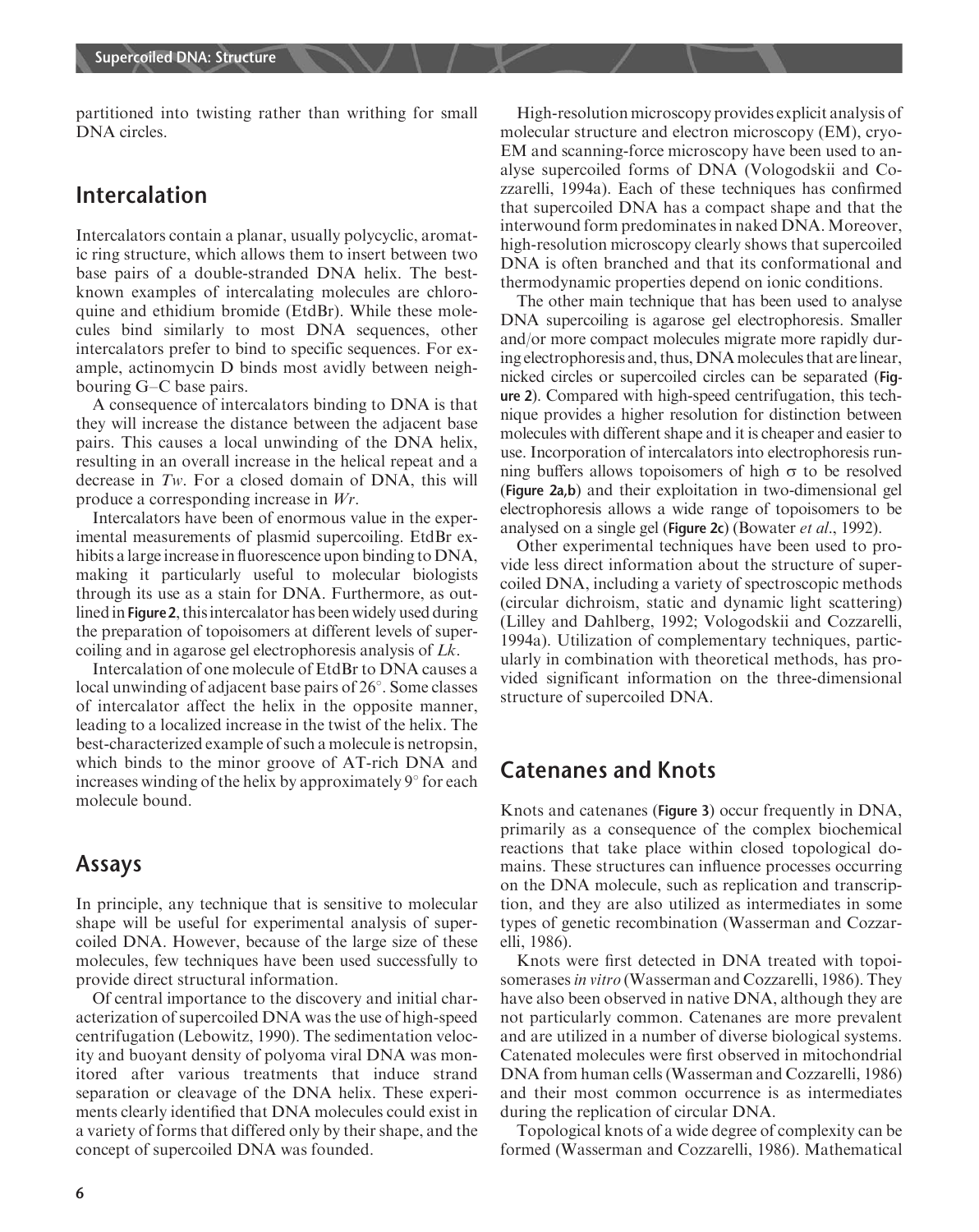

Figure 3 Representation of knots and catenanes. (a) Topological knots may be formed in closed circles of DNA. The simplest knot that can be formed is called a trefoil because there are three lobes to the structure when it is laid flat. Two isomers of the trefoil knot are shown. Many other more complex knots may be formed within cccDNA molecules. (b) Catenanes are formed when two circular DNA molecules are interlocked. Catenanes containing complex, multiple links and involving many DNA circles have been observed in naturally occurring DNA. The arrows indicate that the polarity of a knot or catenane is influenced by the directionality of the DNA sequence.

methods allow unique description of different knots and catenanes, although these descriptions become complex for highly knotted structures and for catenanes involving many loops. Theoretical analyses of these types of DNA conformations have been particularly valuable in the development of molecular models of supercoiled DNA (Vologodskii and Cozzarelli, 1994b).

## Protein Binding and DNA Topology

A wide variety of proteins that bind to DNA alter the local geometry of its helix and influence DNA topology. The best-known example of this effect is the winding of DNA around the eukaryotic histone octamer to form the nucleosome (Luger et al., 1997). Histone proteins are positively charged and have no enzymatic activity, but they allow extremely large DNAs to be compacted to fit within each eukaryotic cell. Each histone core envelops approximately 1.8 left-handed turns of DNA and stabilizes negative writhing within the complex. Supercoiling of this type is constrained because it is not available to influence the structure of the remainder of the DNA.

Nucleoprotein complexes that are as well defined as nucleosomes have not been identified in bacteria. Indeed, prokaryotes do not contain histone proteins, but they do harbour proteins that influence DNA architecture. The two most abundant of these in the nucleoid of Escherichia

coli are H-NS (H1) and HU (Drlica and Rouviere-Yaniv, 1987). These proteins constrain supercoils and have highly pleotropic effects, affecting genome stability, and recombination- and transcription-related events. Proteins that have more specific cellular functions also exhibit differential binding to DNA templates at various levels of supercoiling. Included among these are polypeptides that bind to specific DNA sequences, such as integration host factor (IHF), which is involved in site-specific recombination, and factor for inversion stimulation (FIS), which influences transcription at certain promoters. Other proteins that bind to DNA independent of its sequence become abundant under specific growth conditions. For example, Dps is induced upon starvation of E. coli and is important for coordinating cellular responses to such stress.

# Enzymatic Modulations of DNA Topology: Global and Local DNA Supercoiling

As a fundamental component of the three-dimensional structure of DNA, it is essential that cells regulate the overall amount of supercoiling that persists within chromatin – frequently referred to as the global level. The main enzymes involved in control mechanisms are the DNA topoisomerases, which can alter Lk of DNA (Wang, 1996). Topoisomerases with a wide variety of activities have been identified (Champoux, 2001): they may act to remove or introduce negative supercoils or they may remove both positive and negative supercoils. In some cases these topological changes are coupled to the hydrolysis of ATP. General DNA topoisomerases function with little regard for DNA sequence. Additional enzymes that are involved in site-specific recombination reactions have considerable amino acid homology and have similar reaction mechanisms (Wasserman and Cozzarelli, 1986).

Topoisomerases are classed as type I or II, according to the mechanism by which they produce topological changes of DNA (Champoux, 2001). Type I topoisomerases are further subdivided into two groups, types IA and IB, which exhibit dissimilar structures and distinct reaction characteristics. Type I enzymes transiently cleave one strand of the helix, pass the intact strand through and seal the break. Type II enzymes also make transient breaks in the helix, but they cleave both complementary strands of the molecule before passing another intact double-stranded molecule through the break. A consequence of these different reaction mechanisms is that type I enzymes change  $Lk$  in steps of 1, whereas type II enzymes change  $Lk$  in multiples of two.

Global DNA supercoiling varies for different cell types and growth conditions and DNA topoisomerases maintain levels within strict physiological boundaries (Lopez-Garcia and Forterre, 2000). Cellular processes that involve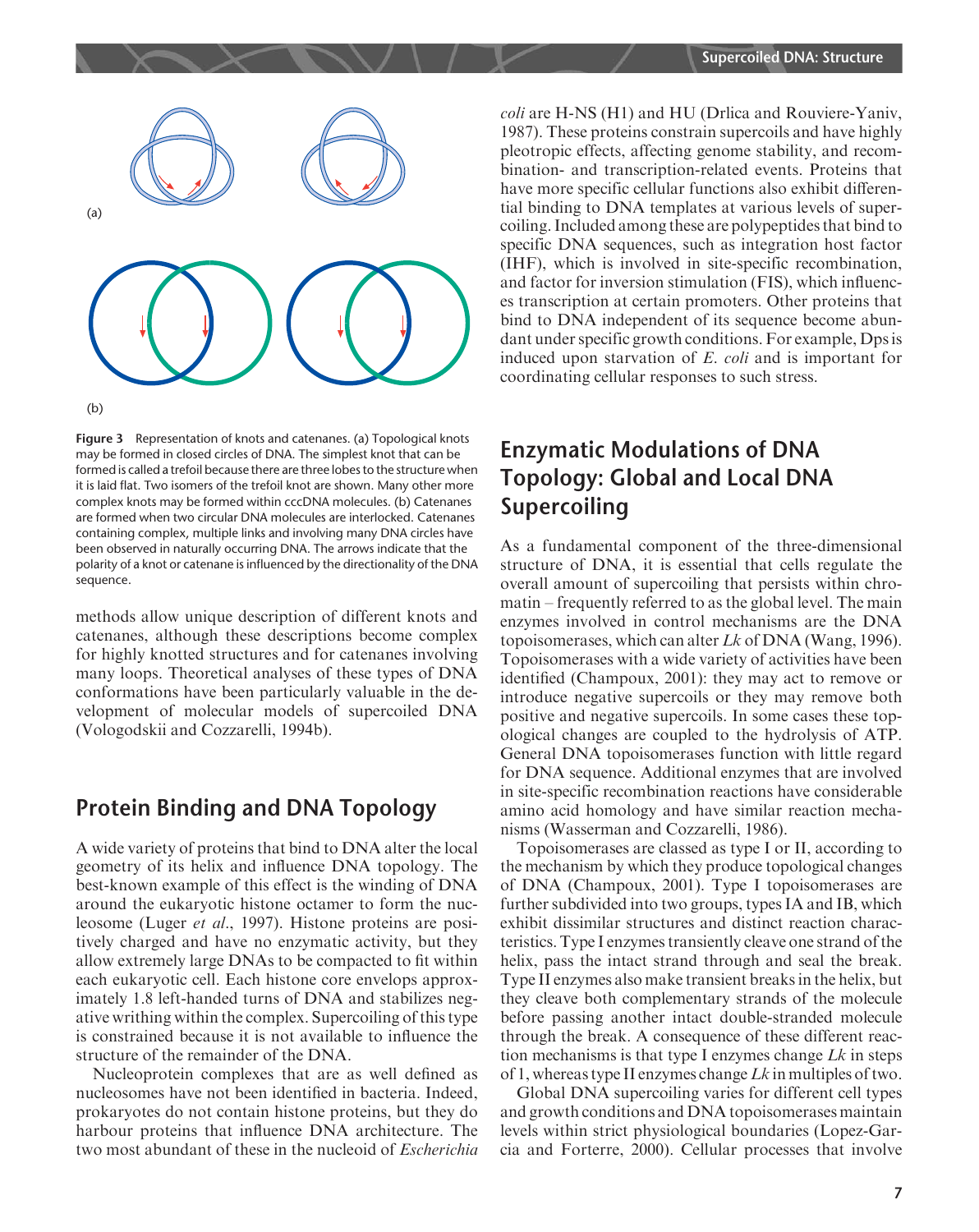

Figure 4 Twin domains of supercoiling are generated during transcription. (a) The shaded cylinders flank a closed domain of DNA containing eight helical turns. (b) To accommodate the transcriptional complex, some unwinding of the DNA helix occurs producing slight overwinding of the remaining DNA within each closed domain. (c) During transcription elongation, rotation of the large transcriptional complex around the DNA is hindered and positive and negative supercoiling are generated ahead and behind the polymerase, respectively. In this diagram, positive and negative supercoiling is represented by the presence of the same number of helical turns over a shorter and longer distance of DNA, respectively. Several mechanisms exist to remove these supercoils.

movement of macromolecular assemblies along DNA may also generate localized DNA supercoiling. As a large protein complex moves along the DNA, its rotation around the DNA may be inhibited (Liu and Wang, 1987). Instead, the DNA will rotate upon its axis, causing an increase in twist ahead of the complex and a reduction in twist behind; these twist changes are equivalent to positive and negative DNA supercoiling, respectively. This process is named 'twin domains of supercoiling', in recognition of the two regions of supercoiling that border the large protein complex. This phenomenon is best characterized for transcription (Figure 4), although it is also likely to occur during the action of DNA polymerases and DNA helicases (Wang, 1996).

Since DNA strands are not broken during processes generating twin domains of supercoiling, there is no overall change of Lk. In a linear molecule such transient supercoiling will diffuse away and on a circular molecule the negative and positive supercoils will cancel out by diffusion around the circle. However, since chromatin is organized into discrete domains that are topologically independent, the diffusion of supercoils may be blocked and elevated levels of DNA supercoiling may build up. The relative orientation of neighbouring promoters may also influence the formation of transcription-induced supercoiling. For example, highly negatively supercoiled DNA may form between two divergent promoters that transcribe away from each other, whereas DNA that is between two convergent promoters may be positively supercoiled. DNA topoisomerases prevent increases in localized DNA supercoiling: in bacteria, negative and positive supercoils are removed by topoisomerase I and DNA gyrase, respectively (Wang, 1996). Inhibition of the activity of either of these enzymes, for example, by mutation, can lead to significant changes to cellular DNA topology.

## Biological Functions

The unconstrained  $\sigma$  of chromatin is believed to be about  $-0.02$  to  $-0.03$  in prokaryotic cells and is probably less negatively supercoiled in eukaryotes. When localized variations to DNA topology are considered, it is clear that supercoiling provides a significant amount of free energy to DNA molecules inside cells. This increase in free energy can be used to drive structural transitions and other metabolic processes that would normally be thermodynamically unfavourable.

The most obvious consequence of DNA supercoiling is that it aids compaction of very large DNA molecules into the relatively small volume of cells. The most efficient form of length reduction arises from toroidal winding. Notably, size problems are particularly acute in eukaryotic cells and are overcome by the binding of DNA into toroids (nucleosomes and higher order structures).

In addition to these effects, DNA supercoiling has a direct influence on many aspects of DNA metabolism in vivo. The binding of proteins to DNA is often influenced by supercoiling. Conversely, the binding of proteins that remove DNA supercoils can be used to relieve excess energy associated with supercoiling and prevent unfavourable deformations within the DNA.

DNA topology plays a fundamental role in facilitating site-specific recombination reactions. Furthermore, analysis of the topology of reaction products has provided significant information towards understanding the recombination reaction, particularly for processes involving IHF and resolvases (Wasserman and Cozzarelli, 1986).

Increased free energy associated with negative supercoiling can also be used to separate the strands of the DNA helix (Figure 1), which is usually unfavourable under physiological conditions. Thus, negatively supercoiled DNA templates assist processes that require opening of the DNA helix, such as replication and transcription. In general, these processes are increased at higher levels of negative supercoiling, but the relationship between  $\sigma$  and efficiency of transcription is complex. Some promoters are inhibited by increases in negative DNA supercoiling, suggesting that sequence or chromatin context are also important.